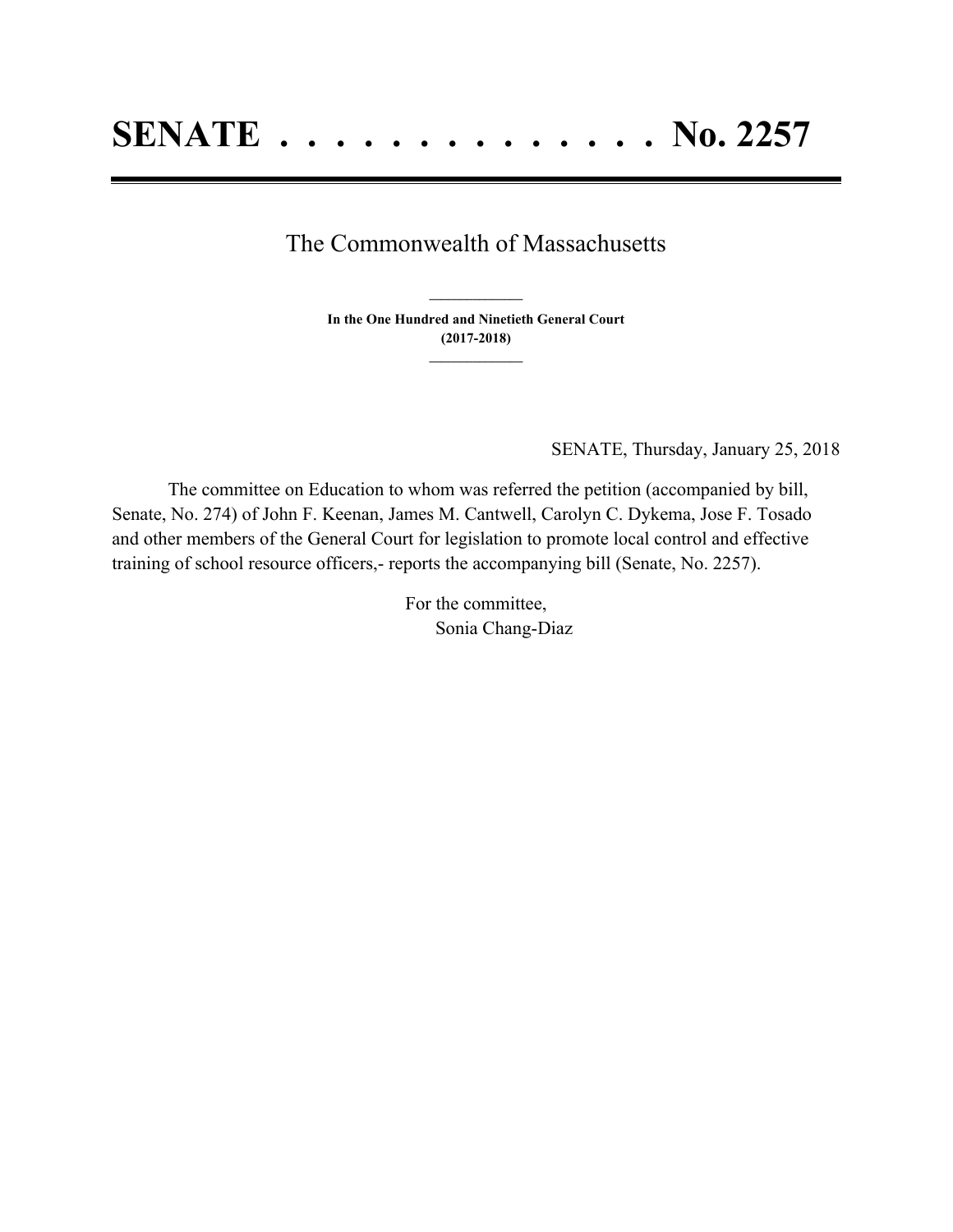## **SENATE . . . . . . . . . . . . . . No. 2257**

## The Commonwealth of Massachusetts

**In the One Hundred and Ninetieth General Court (2017-2018) \_\_\_\_\_\_\_\_\_\_\_\_\_\_\_**

**\_\_\_\_\_\_\_\_\_\_\_\_\_\_\_**

An Act promoting local control and effective training of school resource officers

Be it enacted by the Senate and House of Representatives in General Court assembled, and by the authority *of the same, as follows:*

1 Subsection (b) of section 37P of chapter 71 of the General Laws, as so appearing, is 2 hereby amended by striking out the second paragraph and inserting in place thereof the following 3 paragraphs:-

 In selecting a school resource officer, the chief of police shall consider candidates that the chief believes would strive to foster an optimal learning environment and educational community; provided, however, that the chief of police shall give preference, to the extent practicable, to candidates who have received specialized training in one or more of the following areas: (i) child and adolescent development; (ii) de-escalation and conflict resolution techniques with children and adolescents; (iii) behavioral health disorders in children and adolescents; (iv) alternatives to arrest and other juvenile justice diversion strategies; (v) and behavioral threat assessment methods. The appointment of a school resource officer shall not be based on seniority. The performance of a school resource officer shall be reviewed annually by the superintendent and the chief of police.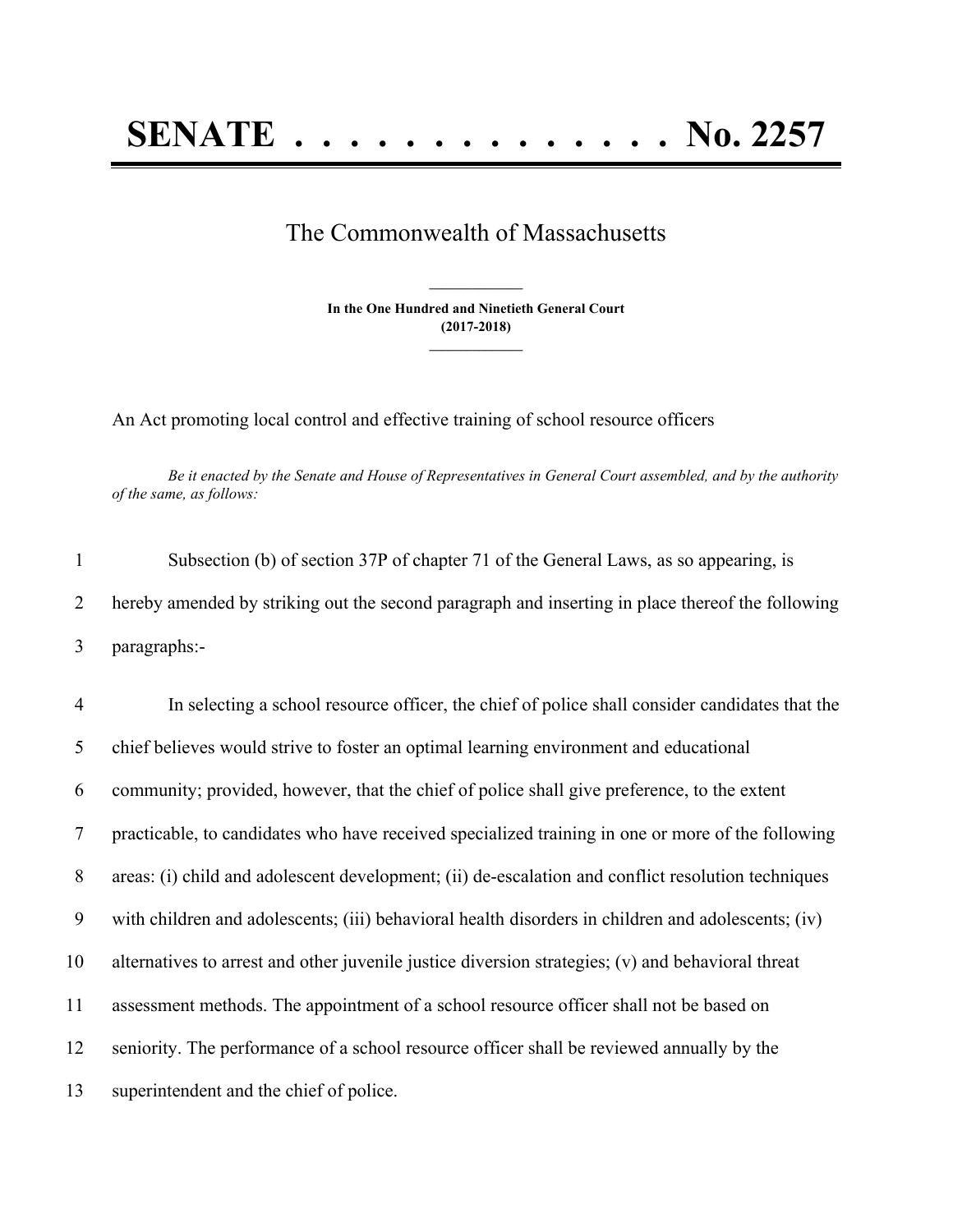The superintendent and the chief of police shall enter into a written memorandum of understanding to clearly define the role and duties of the school resource officers. The memorandum shall be placed on file in the office of the school superintendent and police chief. The memorandum shall: (i) state that school resource officers may use arrest, citation and court referral only when necessary to address and prevent real and immediate threats to the physical safety of the members of the school and the wider community; (ii) state that it is the responsibility of school officials to impose discipline for non-violent school infractions such as tardiness, loitering, use of profanity, dress code violations and disruptive or disrespectful behaviors; (iii) set forth protocols for utilizing the expertise of mental health professionals in addressing the needs of students with behavioral and emotional difficulties, in crisis situations and otherwise; (iv) require that a school resource officer devote a significant portion of time that the officer devotes to professional development activities and to school-based or other training that promotes heightened awareness of the challenges faced by students in the school to which the officer is assigned, with an emphasis on professional development activities that impart information regarding child development, including the incidence and impact of adverse childhood experiences, de-escalation techniques and implicit or unconscious bias; (v) specify how the school and police departments will regularly monitor and assure that a school resource officer is complying with the terms of the memorandum and avoiding inappropriate arrest, citation or court referral; (vi) specify the manner and division of responsibility for collecting and reporting the school-based arrests, citations and court referrals of students to the department of elementary and secondary education in accordance with regulations promulgated by the department, which shall collect and publish disaggregated data in a like manner as school discipline data made available for public review; and (vii) include other matters that the chief of